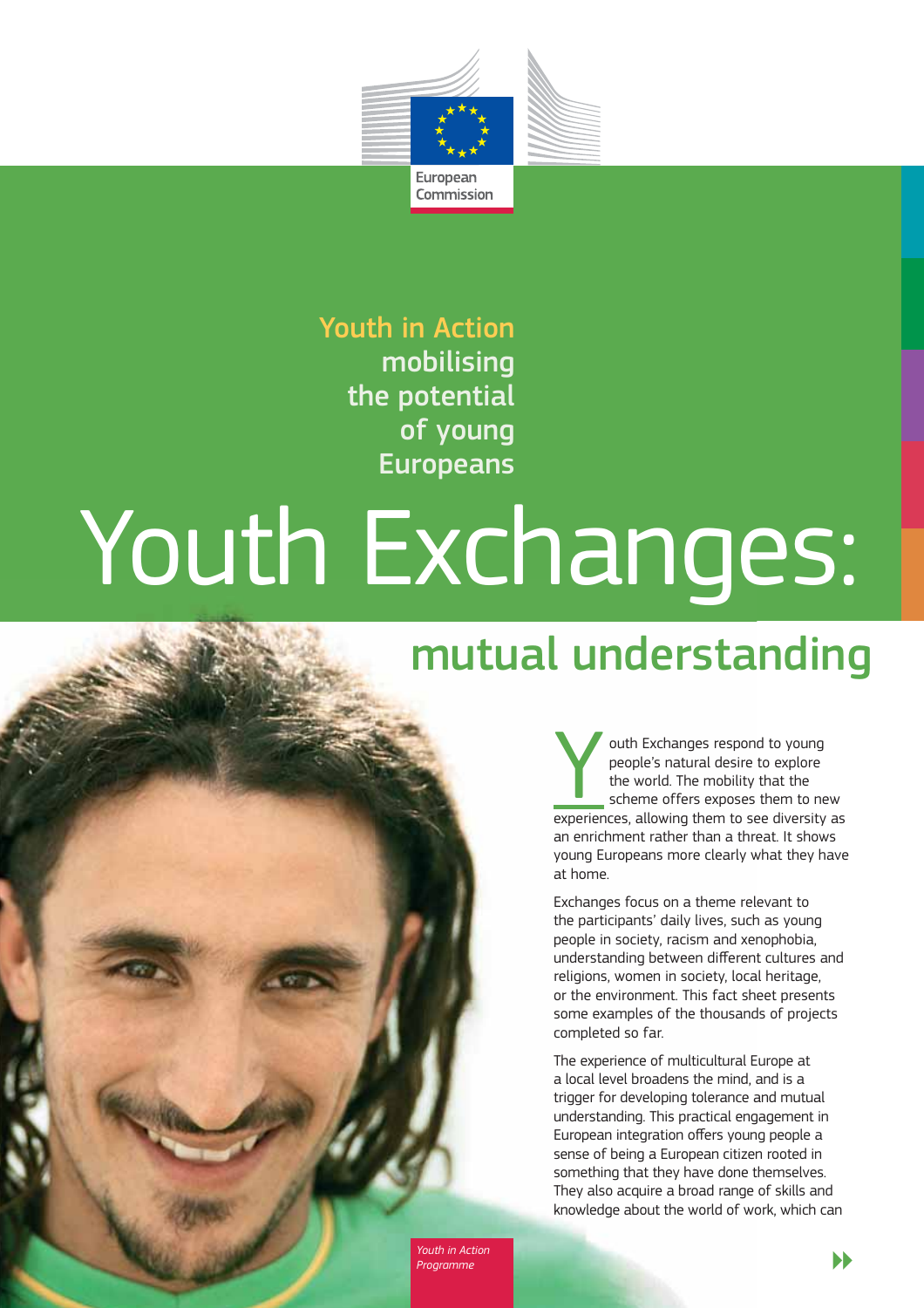$\blacktriangleright$  help them to improve their job prospects later on.

A strong international dimension, particularly in eastern Europe and the Caucasus, the Mediterranean region, and south-east Europe, helps young people to distinguish

and appreciate the specific values of the EU — democracy, respecting human rights, freedom, as well as deepening solidarity and intercultural awareness. At the same time, strengthened relations between the EU and its neighbours boost democracy and civil society.



# Youth Exchange projects Some of the many

# *Participants shared the same concerns over gender and racial equality, even though they came*  from different *cultures*

#### **1. Overcoming gender stereotypes**

The Youth Exchange 'Gender equality: is everything for anyone?', in Kaunas, invited 24 young people from Germany, Lithuania, Norway and the UK for an eight-day exploration of the principles of gender equality and of methods to combat discrimination in 2010. The focus extended from women's rights and feminism to women in employment, parental



# **1** TESTIMONIALS

' *Young people must be more active in social life and be more open to acting as citizens of their countries.*'

leave, and the influence of social advertising. Workshops examined, for instance, typical professions for men and women and the validity of 'typical' characteristics. The project reviewed approaches to gender equality in different countries and cultures, and provided opportunities for discussion with local civic leaders.

completed so far

Participants acquired a better understanding of the importance of being public-spirited, and a greater tolerance for different cultures, and they shared the same concerns over gender and racial equality, even though they came from different cultures.

#### Project funded by

# the Youth in Action national agency in Lithuania

- Hosting organisation: VðÁ Kauno ávairiø tautø kultûrø centras, Lithuania.
- Sending organisations:
- Evangelische Jugend Erfurt, Germany;
- Cardiff Youth Service, UK;
- Kristoforo þygeviø klubas, Lithuania;
- Ugdoms og Versfamilien, Norway.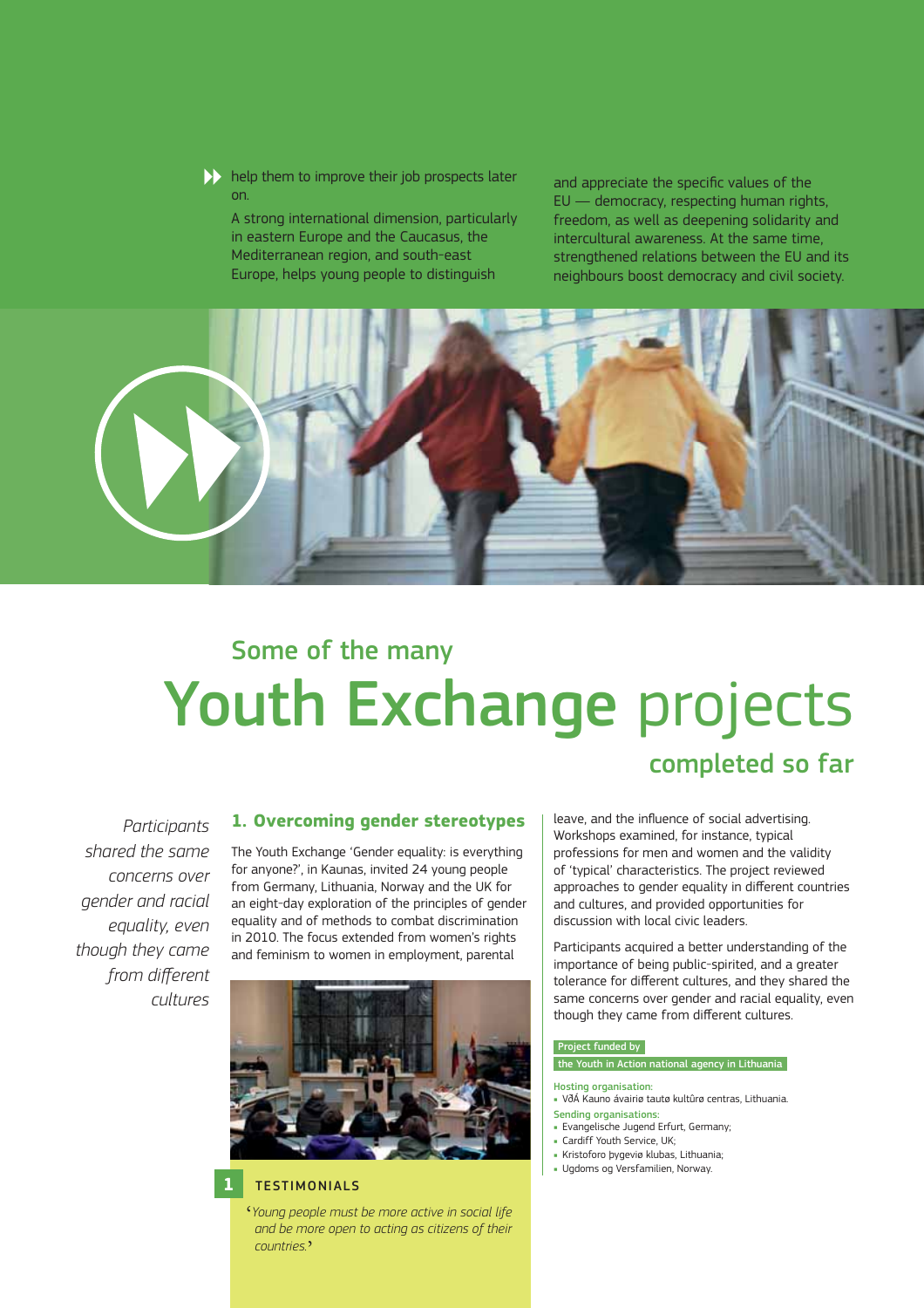# **2. Think about your friends, not the conflict**

Fifty-eight young people from eight countries and from different socioeconomic and cultural backgrounds spent nine days together in the summer of 2007 to explore international cooperation, equality and diversity, and human rights and democracy. The participants came to Wokingham from France, Jordan, Lebanon, the Palestinian Territories, the Spanish Basque Country, Syria, Turkey and the United Kingdom. Through workshops, discussions and outdoor activities they discovered the differences and similarities in their countries, and looked at the myths of stereotyping people's ethnicity and beliefs. They conducted a 'photo safari' to find out how far local young people felt they had a voice as citizens. An intercultural workshop helped the participants to challenge beliefs and attitudes.

Among the results of this project were enhanced capacities for intercultural cooperation, raised awareness of equality, diversity and human rights, and new skills and engagement in active democracy.

#### Project funded by

# the Youth in Action national agency in the UK

- Hosting organisation: Wokingham District Council Youth Service, UK.
- Sending organisations: The Jordanian–Danish Youth Centre, Jordan;
- Anatolia Scout Association, Turkey;
- Kilimiliklik Kiltur Elkartea, Spain;
- Fun Hut, Palestine;
- Follow the Women, Syria.
- 

**2**

*Hanin admits she has no Jewish friends and does*  not know any Israelis. As far as she knows, she has *never met an Israeli.*

- ' *Now I am learning to tolerate diversity more and*  accept people with different backgrounds and *perception of the world.*'
- **We always think we** *have big problems in the Basque country, but we*  know the Palestinians *have bigger problems.*'
- ' *We cannot go anywhere. You have to pass*  through the check points to get to different *countries.*'
- ' *I try to explain how bad our situation is, how*  we suffer at the check *points. We spent 12 hours at the borders when we came here and had a very bad time.*'

# **3. Branch of olive**

This project created a multicultural and multireligious atmosphere by bringing together 20 young people belonging to Christianity, Judaism and Islam from Hungary, Romania and Turkey for 10 days in Antalya, Turkey in 2011. The project focused on intercultural learning, and each group planned its own activities for a designated culture day, at which it introduced its culture and religion. All participants were also involved in workshops on diverse activities such as Ashura, painting Easter eggs, the Shabbat ritual, or henna night, effectively removing prejudices among the participants. A kite workshop involved group work, and the kites were flown together in a spirit of brotherhood and freedom. A visit to the 'Garden of tolerance', where a mosque,

a church and a synagogue stand alongside one another, helped reinforce the sense of co-existence, and each group had a chance to introduce its own rituals. An imam read extracts from the Quran and explained the meaning in English, answering questions from participants.

Participants learnt about each other's religions and cultures, improved mutual understanding, and broke down stereotypes and prejudices.

#### Project funded by

# the Youth in Action national agency in Turkey

- Hosting organisation:
- Informal group of young people, Zeytỳnyadi, Turkey. Sending organisations:
- JMPoint for Jewish Community Public Benefit Foundation, Hungary;
- **Eco East Romania Association, Romania.**

*A visit to the 'Garden of tolerance', where a mosque, a church and a synagogue stand alongside one another, helped reinforce the sense of coexistence*

#### **3 TESTIMONIALS**

- $\epsilon$  We stressed that being different is not something *to divide us but to widen our horizons.*'
- ' *We shared our feelings, our own values, our religions and traditions. Finally, we realised that we are the*  same regardless of differences like race or religion.

They looked at *the myths of stereotyping people's ethnicity and beliefs*

**TESTIMONIALS**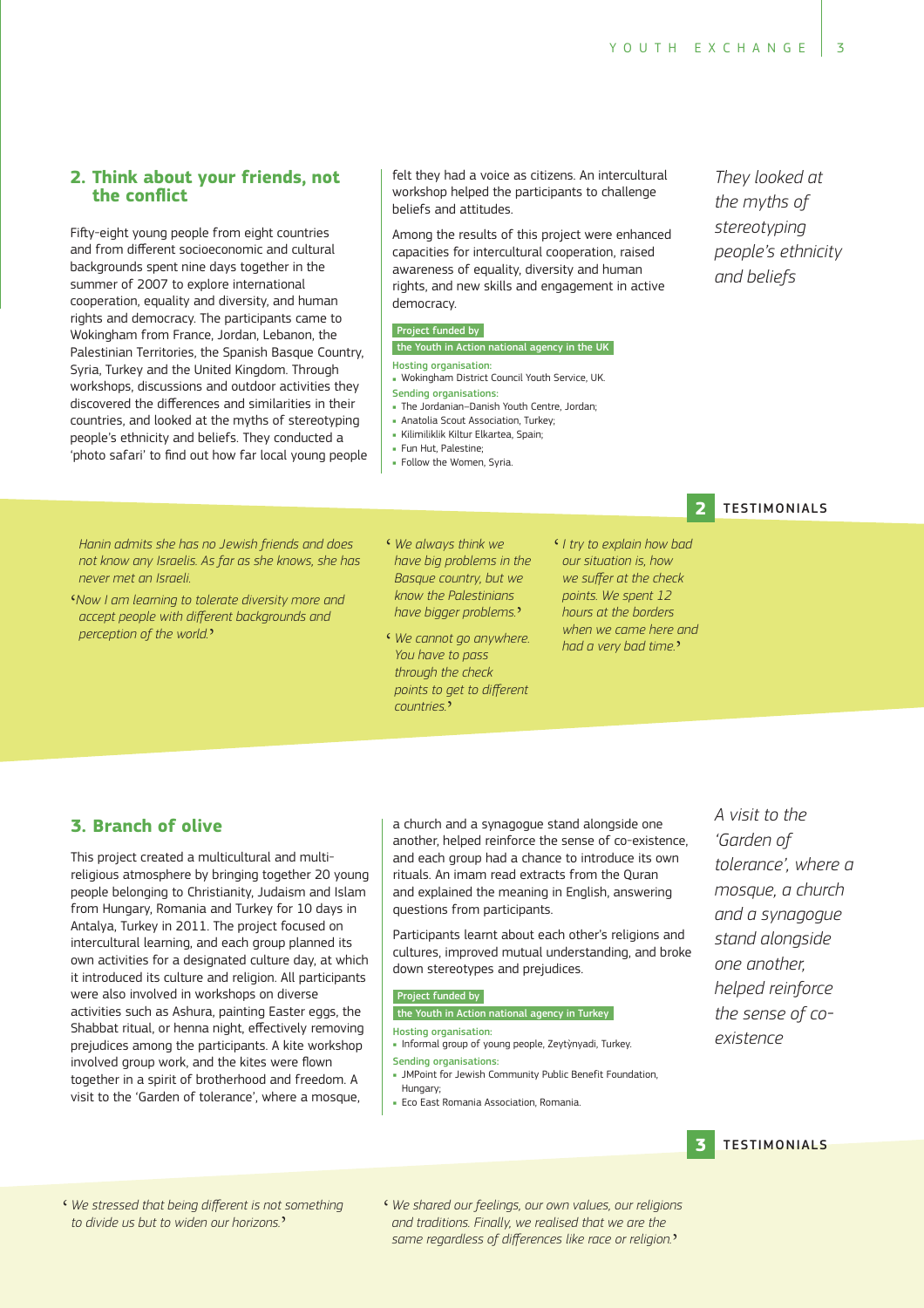*For many of the*  Balkan students it was the first trip *abroad*

# **4. Ambassadors for peace**

Twenty-six Bosnian, Kosovan and Serbian students and 20 young people from Belgium and Italy took part in the European Rails of Peace (EU.R.O.PE) project during eight days in 2008. The students from the Balkans travelled to Rome, Sienna, Leuven and Brussels, where they met students from EU countries, and shared their experiences particularly of the conflicts they had lived through between different cultural, ethnic and religious communities. There were also opportunities for discussions with officials from the EU, local government, and experts in democratisation, human rights and intercultural communication, on overcoming stereotypes and prejudices and developing regional and international cooperation.

Subsequently, all the participants travelled by train through Europe, in small groups. This gave them the chance to get to know each other, to make friends, to widen their perspectives and to experience Europe for themselves. For many of the Balkan students it was the first trip abroad. And the students from Italy and Belgium were confronted for the first time with the views of people of their own age coming from post-conflict regions - and looking forward to the same type of European integration that the EU was built on after the Second World War.

The outcomes included raised awareness of democratisation, human rights and intercultural communication, and the overcoming of stereotypes and prejudices. The project also developed regional and international cooperation.

#### Project funded by

#### the Youth in Action national agency in Italy

#### Hosting organisation:

- Viaggi e Liberta Associazione Culturale, Italy.
- Sending organisations:
	- **Aegge leuven vzw. Belgium:**
	- **Kontra organization, Serbia**;
- Research and documentation centre, Bosnia and Herzegovina.

#### **4** TESTIMONIALS

' *I came here with very clear opinions regarding the*  political situation in the Balkans. Thank you for *having confused me. I have not necessarily changed my ideas but I have certainly questioned them and I*  think that is a good thing.'

*They confronted resistance to*  tackling delicate *issues such as religion and homosexuality*

## **5. East meets West in combating prejudice**

This project aimed at breaking stereotypes and combating xenophobia via art. A historic village in the Caucasus provided a meeting point between East and West and a perfect setting for theatre, dance and music. In the course of eight days together in 2007, 16 young people from France, Georgia, Spain's Basque region and Ukraine created a show. They organised workshops, designed a set, composed a song, and created the choreography for a play that they presented to the local public. They decided themselves on the casting, and voted on the issues the play should touch on confronting along the way resistance to tackling delicate issues such as religion and homosexuality. Through cooperation amongst themselves, they

overcame stereotypes, integrating elements of the complex geopolitics of the region, including the independence of Ukraine and Georgia (and the tensions between Tbilisi and Moscow), the diversity of alphabets, and the continuing use of Russian.

The results included personal enrichment, new friendships, and deeper understanding of very different backgrounds and cultures. The project strengthened the participants' sense of citizenship and involvement in democracy.

#### Project funded by

#### the Youth in Action national agency in France

- Hosting organisation:
- Youth Group in Upper Svaneti Programme CTC, Georgia. Sending organisations:
- Centre des sureaux, France;
- Kilimiliklik Kultur Elkartea, Spain;
- Charitable Fund 'Pryyateli ditely', Ukraine.

#### **3** TESTIMONIALS

' *Our testimony hardly describes the intensity of what we experienced! We*  ' *We* discovered another world. It is a treasure in which we can find similarities and *where multiculturalism is a real issue.*'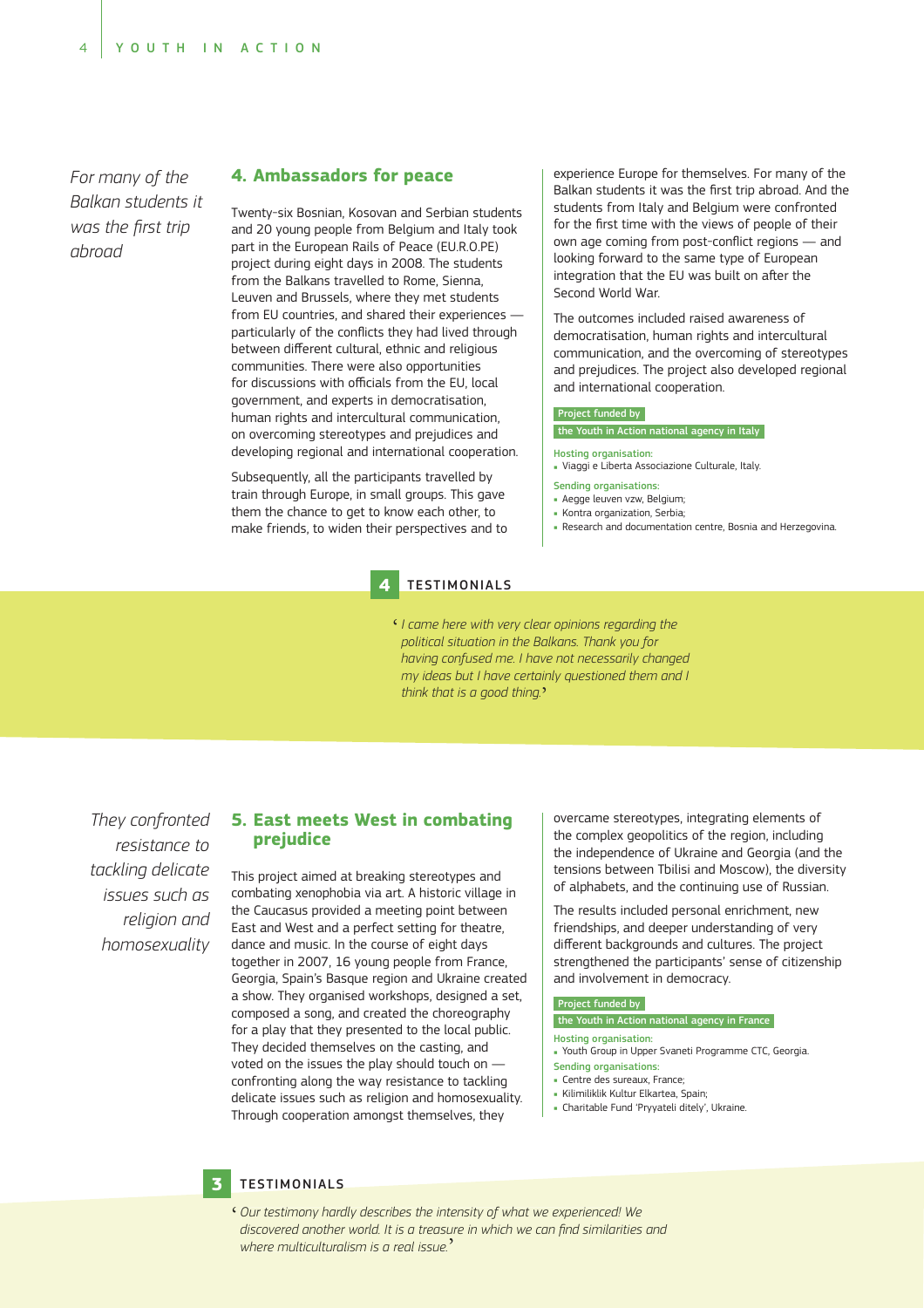# **6. Opening doors with art and culture**

A project in Iceland that involved 56 young people from Denmark, Estonia, Finland, Iceland, the Netherlands, and Norway for nine days in 2007 was organised by LungA. The aim was to open doors to different countries through art and culture. It provided a space where the participants could discuss different cultures in an unprejudiced environment, through workshops examining their own and each other's fairytales and folklore, and their role in each country's history.

The project concluded with an event where each participating country gave a presentation of another country's culture. They learnt about how tales

## **7. Can you get around town in a wheelchair?**

The 'Helping hands' project aimed at integrating disabled young people in eastern Romania. Twentytwo young people from Italy and Romania spent six days in Bîrlad in 2010, identifying the problems faced, and exploring possibilities for bringing improvements to the quality of life of disabled young people. In particular they looked at how to increase the chances for social and professional integration. The project included visits to institutions specialised in working with disabled people, and outdoor activities, such as exploring the local town in a wheelchair, and trying to accomplish simple tasks like shopping in a supermarket or using local buses. The participants performed shows in local schools, and set up round table discussions with disabled young people and members of the local

from the past can help to understand why certain superstitions and beliefs exist in the present. And by introducing and explaining another culture, they not only got a deeper understanding of it, but also saw how their own culture can be perceived through the eyes of someone with a different background.

#### Project funded by

the Youth in Action national agency in Iceland

Hosting organisation: - LungA, Iceland.

#### Sending organisations:

- The Factory, the Netherlands:
- ProjectsAreUs.org, Estonia;
- Northland Academy of Art and Science, Norway;
- Linnanmäken sirkusskoulun kannatusyhdistys ry, Finland;
- **The Bakkedia School, Denmark.** 
	-

*The project provided a space where the participants could discuss*  different cultures *in an unprejudiced environment*

TV shows on the topic of integrating disabled young people. In addition to suggesting ways that the local

community in a public café. They also took part in

community can help disadvantaged young people and provide for socio-professional inclusion, the project promoted a positive attitude towards people with special needs. It also revealed differing approaches to helping disabled young people, exposing the participants to the diversity of European views. Parents of local disabled young people particularly appreciated the public discussion forums and the interest of other young people in improving the quality of disabled people's lives.

#### Project funded by

the Youth in Action national agency in Romania

- Hosting organisation:
- Asociatia Myosotis Romania.
- Sending organisation:
- Uniamoci Onlus Associazione, Italy.
- 

*The project promoted a positive attitude towards people with special needs*

# **7** TESTIMONIALS

- ' *People in Bîrlad had no views about disabled people because they had no interaction with them.*'
- ' *I am so happy to see these young people*  working for a better life for disabled people. *My disabled child will grow up amongst them.*  And if they are thinking like this ... well ... in *this case I dare to hope for a better world!*'
- ' *The theatre performance they put on changed my personal attitude towards disabled people!.*'

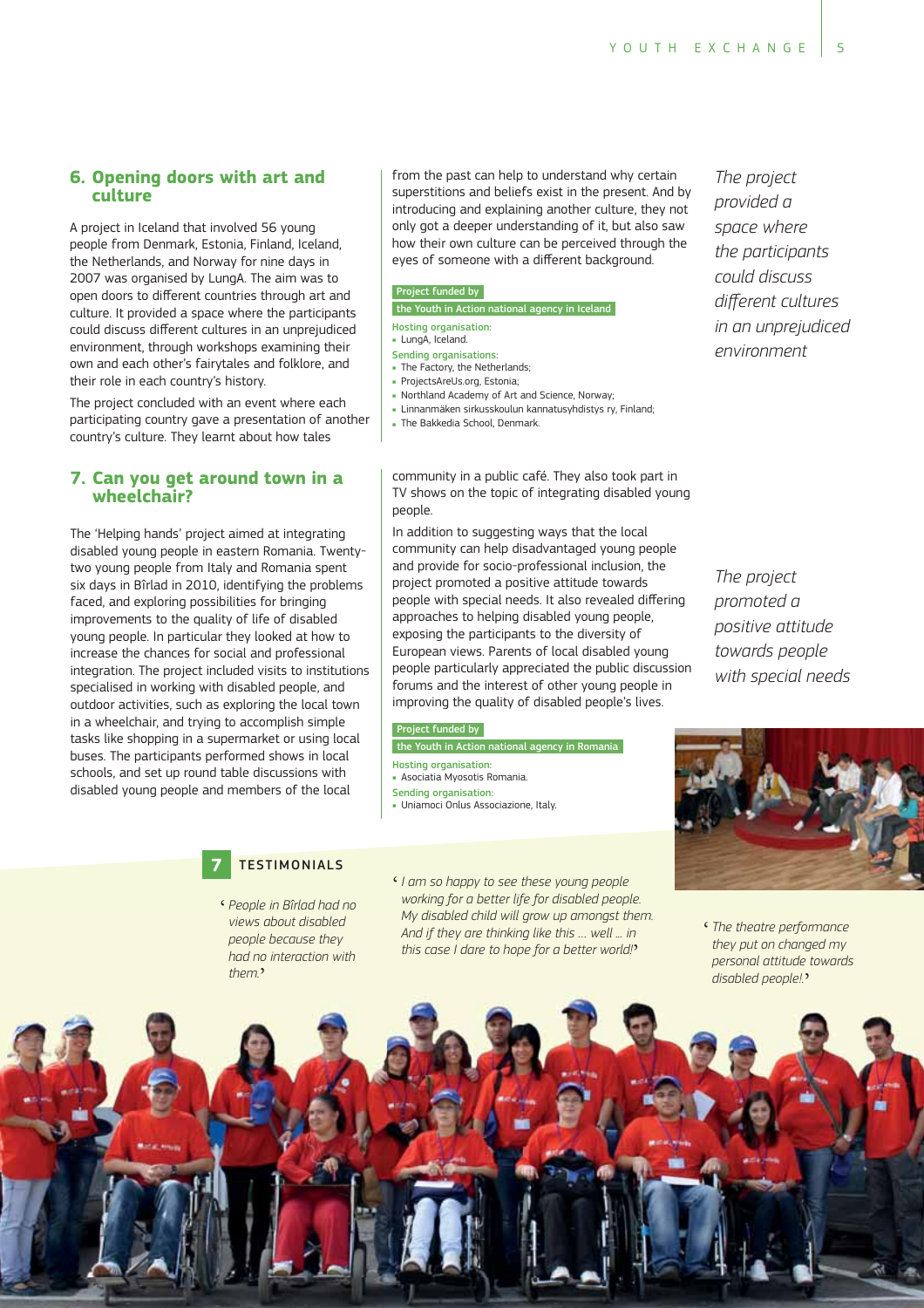*They discovered parallels within songs, and dances*

# **8. A Euro–Arab view of the future**

This six-day workshop in Poland in 2007, entitled 'Let's talk about the future', focused on the connections — and divisions — between Europe and the Arab world. Thirty young people from Algeria, Egypt, Germany, Greece, Jordan, Palestine and Poland explored together their distinct cultural backgrounds and traditions, through dance, singing, storytelling, and craft. They discovered parallels within their folktales, songs, and dances, and they even found similarities between their native languages. They learnt about the politics and society of their respective countries, and discussed issues such as the challenges faced by women and the role of religion in society. They visited a school in Warsaw, and each national group presented a show to the children, talked with them and presented their national food, as well as playing games and making handicrafts with them. At the

end of the workshop all the participants took part in the International Euro-Med Singing Festival, to which the schoolchildren and the public were also invited.

Better understanding emerged about cultures from this project — not only of each of the other participant's, but also of their own culture. Stereotypes were broken, and respect was acquired for the similarities and differences of the other participating countries.

#### Project funded by

the Youth in Action national agency in Poland

- Hosting organisation:
- Arabia.pl, Poland.
- Sending organisations: **Association CIRTA, Algeria;**
- Friends of Culture Jordanian Forum, Jordan;
- Zajel Youth Exchange programme, Palestine;
- **Ecological recycling society, Greece;**
- Sustainable Development Association SDA, Egypt;
- Forum für europäische Begegnungen e.V., Germany.

#### **8 TESTIMONIALS**

- ' *This project demonstrated how to show Polish people that in the Arab world, people are the same, with the same problems and friend* ships. This makes it much easier to speak about the *future.*'
- ' *The visit to the school where each group could demonstrate its country and culture was particularly successful. This made it possible to*  bring together different *cultures and discover the fascination of diversity.*'



# **9. Sustainable development, smart resources**

*The participants shared their experiences and daily practices in saving, recycling and reusing resources* The 4U2C project, on the importance of sustainable development and smart use of resources, brought together 26 young people from Egypt, Jordan, Latvia, Poland, Spain, and Tunisia for six days in 2010. Much of the project took place in Latvia, where the participants explored different views and shared their experiences and daily practices in saving, recycling and reusing resources. They got to know and understand one another and one another's cultures better through non-formal education activities including practical tasks, role games, and teamwork.

They learnt more about respect for the environment; at the same time, through workshops, they learnt how to promote sustainability back home.

Concrete outcomes included communication tools such as advertisements in social media, a street campaign in Riga, and a movie clip. The participants were asked to continue promoting sustainable development back home through doing similar street campaigns and through recording people's reactions in interviews. There was also a heightened understanding of, and engagement in, sustainability issues among the participants.

#### Project funded by

# the Youth in Action national agency in Latvia

- Hosting organisation: Jaunatnes vizija, Latvia.
- 
- Sending organisations:
- Hussein Aghmed Hussein el Shafei, Egypt; Asociacion Juvenil Intercambia, Spain;
- El Hassan Youth Award (EYA), Jordan;
- · Dom Spotkań im. Angelusa Silesiusa, Poland;
- Association des jeunes méditerranées pour les échanges culturels, Tunisia.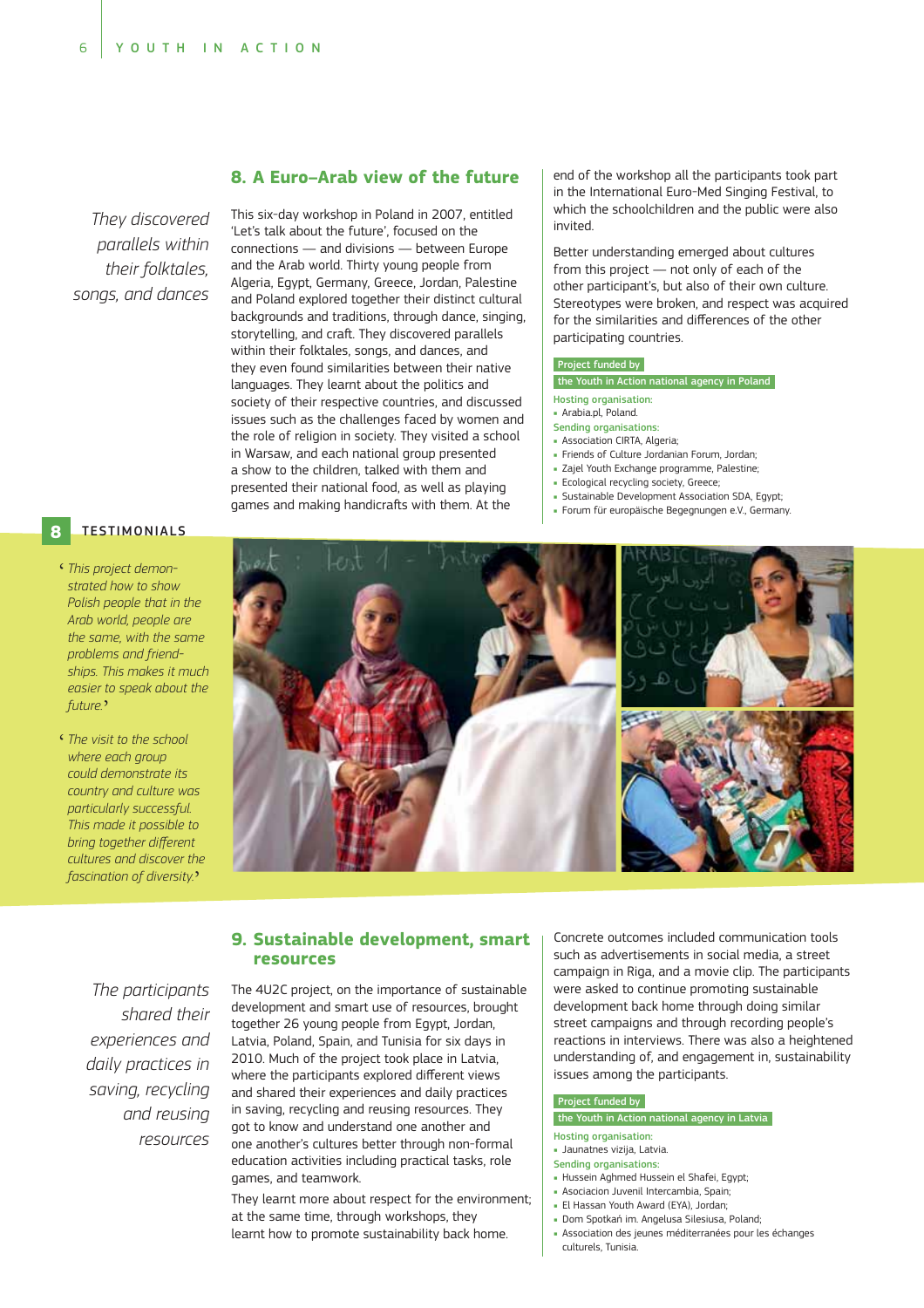Youth Exchanges are part of the Youth in Action programme of the European Union

> Youth in Action mobilising the potential of young Europeans

Y<mark>outh</mark><br>Initiatives

Initiatives Youth Exchanges

#### A significant impact

Youth in Action is the European Union programme that has helped young people since 2007, through non-formal learning and wider mobility, to boost their skills as well as giving them new opportunities to develop their personal capacities. It is open to all young people, regardless of their educational, social and cultural background. It encourages intercultural dialogue and the inclusion of all young people, particularly those with fewer opportunities. It strengthens European values everywhere it operates — in the EU and in 140 countries beyond. It funds a wide variety of youth activities, including exchanges, initiatives, democracy projects, and a voluntary service. It also supports youth workers and civil society organisations through training and networking, and promotes European cooperation in

#### Noticeable results

the youth field.

Youth in Action has a global budget of EUR 885 million for the 2007–13 period, and by the end of 2010 it had fully used the EUR 549 million allocated so far. Its basic premise is that investment in young people is the best business case for the European Union and it is also the way to make a success of the European integration project. Over the four years 2007–10, more than 527 000 persons took part (390 000 young people and 137 000 youth workers); 61 000 project applications were submitted and 30 100 projects were approved for grants; and Youth in Action involved around 20 000 youth organisations, informal groups of young people, or public bodies every year as promoters of projects. The intense involvement of non-governmental organisations and social enterprises is a stimulating example for young people of what it means to be an active player in society, and many participants in projects later become involved themselves in social work.

The projects supported range widely across youth activities - everything from raising the profile of young people in the media and giving them more of a say, to organising environmental protection projects at local level, creating documentaries on social issues such as young people with HIV or exclusion of minorities, or helping inmates in young offenders' institutions to boost their own selfesteem and to make efforts themselves to integrate into their community and into wider society.

Youth in Action has had a demonstrable impact on the hundreds of thousands of young people it has involved. The programme has enabled many of them to experience other countries first hand, thus developing a greater sense of openness and understanding of other cultures. And it has provided the young people who have taken part with new skills and confidence.

Youth Volunteering

This is all the more important since for many of the projects, the participants are deliberately selected from communities and social groups with fewer opportunities. The whole programme has a strong social dimension. It makes specific provision for involving young people from disadvantaged groups (with disabilities, health problems, or social, economic or geographic obstacles, unemployed, with educational difficulties, such as early school leavers, or from different cultural backgrounds). The engagement of many different social groups is important in ensuring that the European integration project is not restricted only to elites in European society.

#### Attractive learning

Youth in Action makes extensive use of non-formal learning, through attractive methods (such as workshops, interviews or simulations), and based on personal experience outside schools. This promotes individual-based teaching, with the emphasis on talents and strengths. Professional facilitators ensure the learning process is conducted mainly by young people themselves, through participation and peer learning. The non-formal learning experience that Youth in Action provides is recognised through a specific certificate called a Youthpass.

In the different environment offered by projects, young people discover their own potential and abilities, and exercise new levels of independence and decision-making. The experience boosts their personal development and widens their horizons, helping them make choices about their further personal and professional life. And they acquire competencies that are increasingly valuable in an evolving labour market.

A survey in March 2011 among a representative sample of participants revealed that:

# **91 %**

Youth **Support** 

> of young people considered participation increased their competences in foreign languages;

# **75 %**

said they improved their abilities to identify opportunities for their personal or professional future;

# **73 %**

declared they felt more European;

# **92 %**

of youth workers considered they gained skills and knowledge they would not have otherwise acquired;

# **73 %**

of youth organisations said they were doing more international projects.

#### **In addition**

the 2010 survey showed that participants in the programme have a significantly higher voting record in European elections than their peers. For instance in 2009, **60 %** of participants voted, compared to an average of **29 %** for all young people across Europe.



Youth **Democracy**